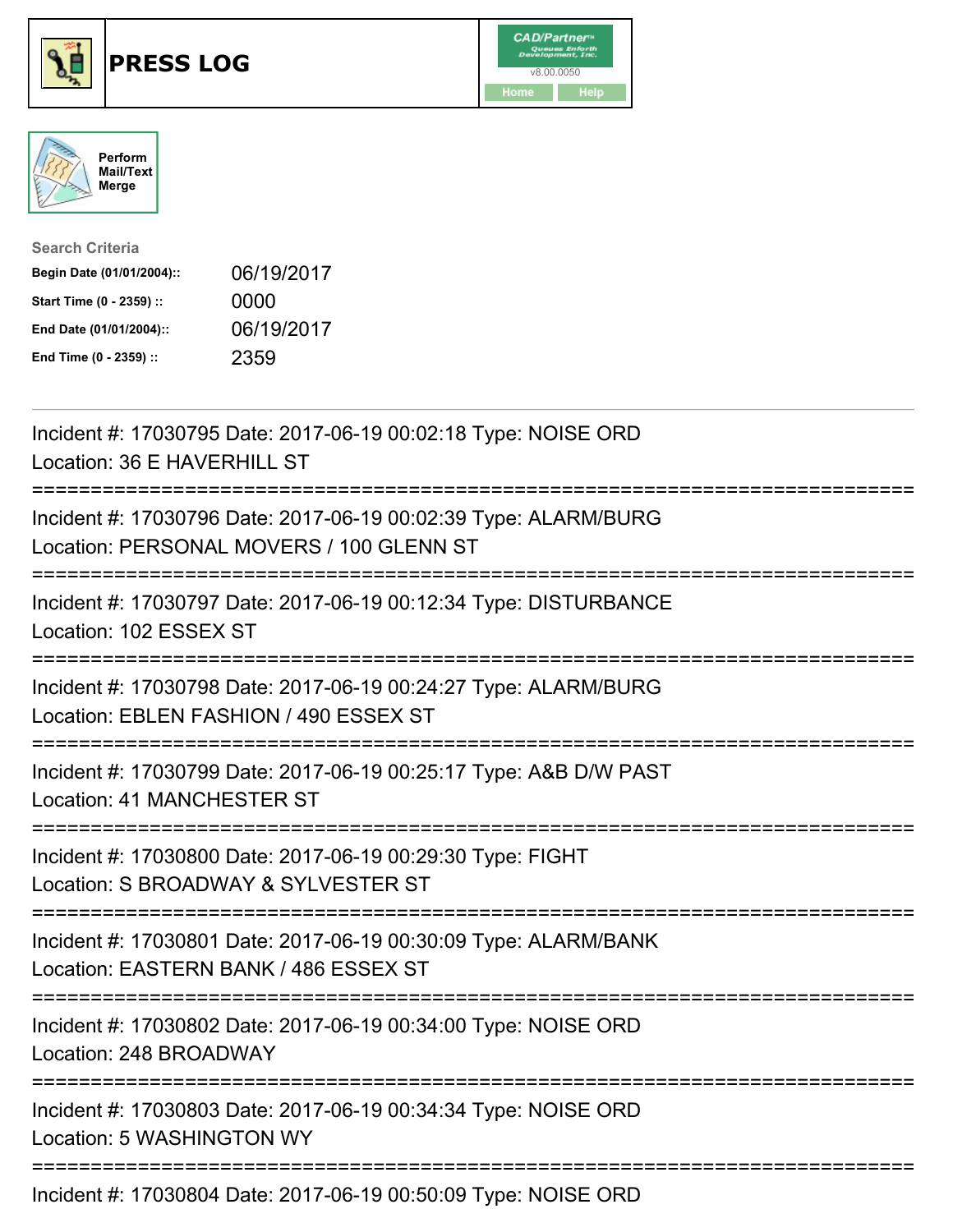Location: 8 LEXINGTON ST FL 1 =========================================================================== Incident #: 17030805 Date: 2017-06-19 00:54:06 Type: CK WELL BEING Location: 360 BROADWAY =========================================================================== Incident #: 17030806 Date: 2017-06-19 00:57:46 Type: M/V STOP Location: ESSEX ST =========================================================================== Incident #: 17030807 Date: 2017-06-19 01:08:33 Type: GUN CALL Location: 336 COMMON ST =========================================================================== Incident #: 17030808 Date: 2017-06-19 01:11:04 Type: NOISE ORD Location: 57 BROOK ST FL 1 =========================================================================== Incident #: 17030809 Date: 2017-06-19 01:11:19 Type: ALARMS Location: EBLEN FASHION / 490 ESSEX ST =========================================================================== Incident #: 17030810 Date: 2017-06-19 01:33:15 Type: TOW OF M/V Location: TRESPASS / 20 CHESTNUT ST =========================================================================== Incident #: 17030811 Date: 2017-06-19 01:35:38 Type: M/V STOP Location: 500 MERRIMACK ST =========================================================================== Incident #: 17030812 Date: 2017-06-19 01:39:16 Type: HIT & RUN M/V Location: 38 HAVERHILL ST =========================================================================== Incident #: 17030813 Date: 2017-06-19 01:47:03 Type: M/V STOP Location: ESSEX ST & FRANKLIN ST =========================================================================== Incident #: 17030814 Date: 2017-06-19 01:49:45 Type: NOISE ORD Location: 42 BROOK ST =========================================================================== Incident #: 17030815 Date: 2017-06-19 01:51:11 Type: M/V STOP Location: TOW / 99 HAMPSHIRE ST =========================================================================== Incident #: 17030816 Date: 2017-06-19 01:54:29 Type: CK WELL BEING Location: TRAIN STATION / 200 MERRIMACK ST =========================================================================== Incident #: 17030817 Date: 2017-06-19 01:57:25 Type: NOISE ORD Location: 6 WASHINGTON WY =========================================================================== Incident #: 17030818 Date: 2017-06-19 02:02:41 Type: TOW OF M/V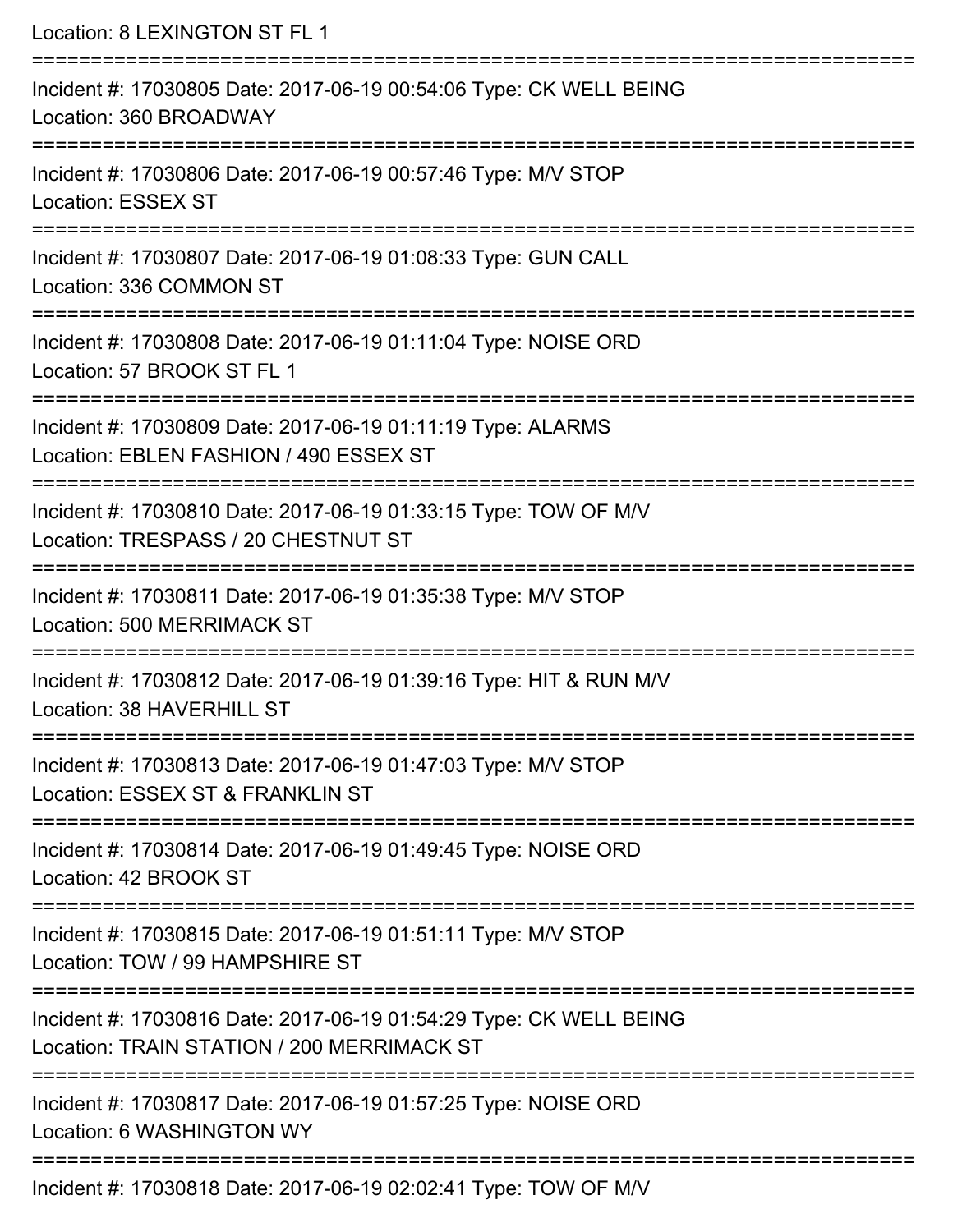| Incident #: 17030819 Date: 2017-06-19 02:04:55 Type: MAN DOWN<br>Location: BROADWAY LIQUORS / 434 BROADWAY         |
|--------------------------------------------------------------------------------------------------------------------|
| Incident #: 17030820 Date: 2017-06-19 02:10:00 Type: SUS PERS/MV<br>Location: SEVEN ELEVEN / 370 BROADWAY          |
| Incident #: 17030821 Date: 2017-06-19 02:11:01 Type: M/V STOP<br>Location: 18 BEACON AV                            |
| Incident #: 17030822 Date: 2017-06-19 02:29:31 Type: FIGHT<br>Location: DENNYS / 160 WINTHROP AV                   |
| Incident #: 17030823 Date: 2017-06-19 02:30:58 Type: DISTURBANCE<br>Location: 65 UNION ST                          |
| Incident #: 17030824 Date: 2017-06-19 02:42:41 Type: M/V STOP<br>Location: BROADWAY & HAVERHILL ST                 |
| Incident #: 17030825 Date: 2017-06-19 02:45:18 Type: NOISE ORD<br>Location: 74 SALEM ST                            |
| Incident #: 17030826 Date: 2017-06-19 03:08:28 Type: M/V STOP<br>Location: ESSEX ST & MARGIN ST                    |
| Incident #: 17030827 Date: 2017-06-19 03:12:26 Type: M/V STOP<br>Location: BROADWAY & ESSEX ST                     |
| Incident #: 17030828 Date: 2017-06-19 03:36:31 Type: DISORDERLY<br>Location: POPLAR ST PARK / ALDER ST & POPLAR ST |
| Incident #: 17030829 Date: 2017-06-19 03:44:20 Type: M/V STOP<br>Location: JACKSON ST & PARK ST                    |
| Incident #: 17030830 Date: 2017-06-19 03:51:00 Type: M/V STOP<br>Location: AMESBURY ST & COMMON ST                 |
| Incident #: 17030831 Date: 2017-06-19 03:51:49 Type: DISTURBANCE<br>Location: 75 UNION ST FL 3                     |
| Incident #: 17030832 Date: 2017-06-19 04:01:07 Type: GENERAL SERV                                                  |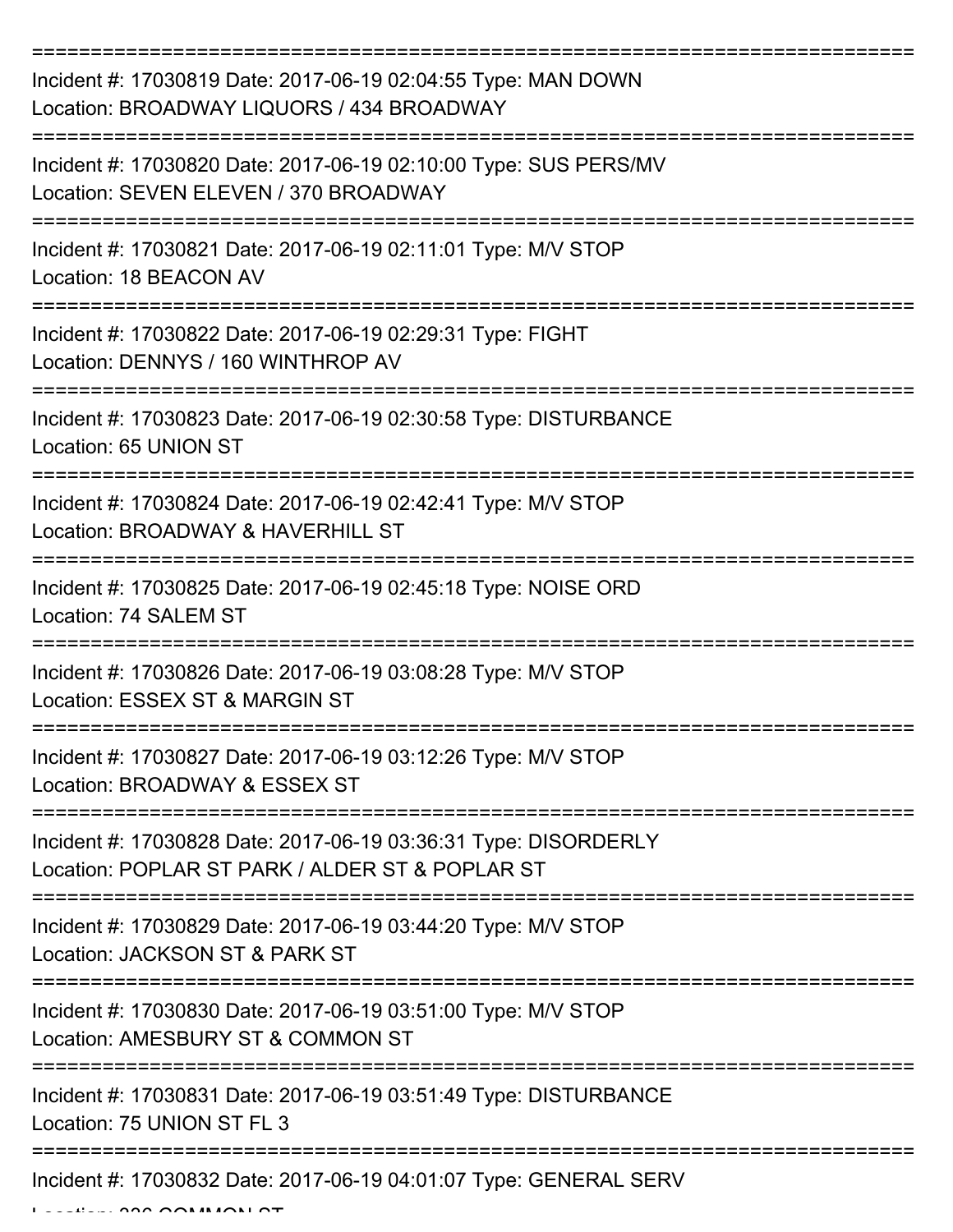| Incident #: 17030833 Date: 2017-06-19 04:05:03 Type: M/V STOP<br>Location: BODWELL ST & HANCOCK ST       |
|----------------------------------------------------------------------------------------------------------|
| Incident #: 17030834 Date: 2017-06-19 04:13:17 Type: M/V STOP<br><b>Location: BARKER ST</b>              |
| Incident #: 17030835 Date: 2017-06-19 04:39:22 Type: M/V STOP<br>Location: BERKELEY ST & BRUCE ST        |
| Incident #: 17030836 Date: 2017-06-19 04:39:45 Type: DEATH SUDDEN<br>Location: 75 BASSWOOD ST FL 2       |
| Incident #: 17030837 Date: 2017-06-19 05:31:25 Type: KEEP PEACE<br>Location: 273 PARK ST                 |
| Incident #: 17030838 Date: 2017-06-19 05:40:26 Type: M/V STOP<br>Location: BEACON AV & BEACON ST         |
| Incident #: 17030839 Date: 2017-06-19 05:46:03 Type: ALARM/BURG<br>Location: POLLO CENTRO / 105 BROADWAY |
| Incident #: 17030840 Date: 2017-06-19 05:56:54 Type: DISORDERLY<br>Location: BURKE ST & EVERETT ST       |
| Incident #: 17030841 Date: 2017-06-19 06:05:50 Type: M/V STOP<br>Location: EVERETT ST & SALEM ST         |
| Incident #: 17030842 Date: 2017-06-19 06:46:08 Type: LARCENY/PAST<br>Location: 363 BROADWAY              |
| Incident #: 17030843 Date: 2017-06-19 07:06:05 Type: MISSING PERS<br>Location: 36 SPRINGFIELD ST         |
| Incident #: 17030844 Date: 2017-06-19 07:11:31 Type: WOMAN DOWN<br>Location: 29 MAY ST                   |
| Incident #: 17030845 Date: 2017-06-19 07:26:09 Type: M/V STOP<br>Location: ESSEX ST & FRANKLIN ST        |
| Incident #: 17030846 Date: 2017-06-19 07:28:02 Type: ALARMS                                              |

Location: NEW ENGLAND FAMILY DENTISTRY / 73C WINTHROP AV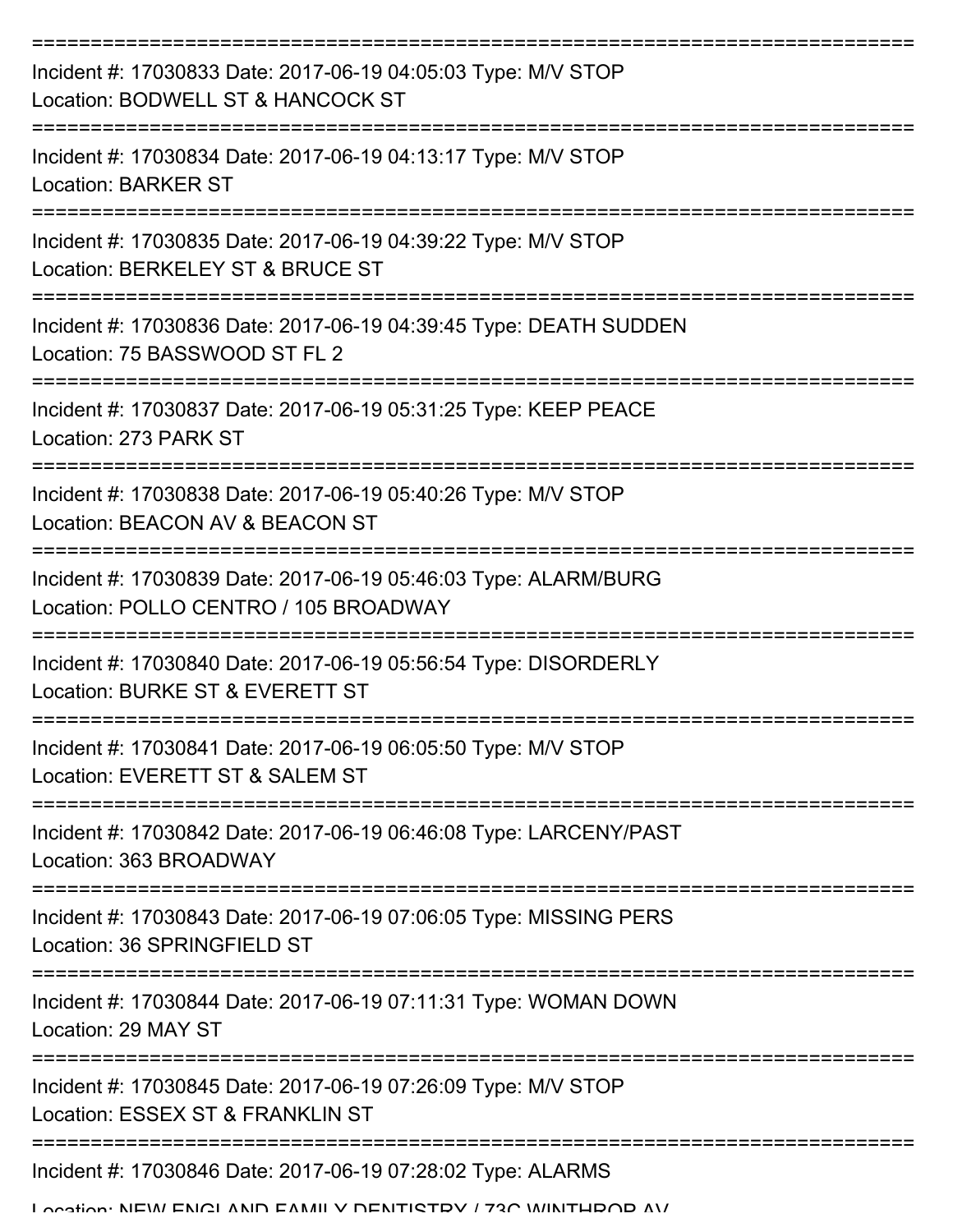| Incident #: 17030847 Date: 2017-06-19 07:28:44 Type: M/V STOP<br>Location: FRANKLIN ST & HAVERHILL ST                    |
|--------------------------------------------------------------------------------------------------------------------------|
| Incident #: 17030848 Date: 2017-06-19 07:29:06 Type: VIO CITY ORD<br>Location: IMMIGRATION OFFICE / 2 MILL ST            |
| Incident #: 17030849 Date: 2017-06-19 07:33:36 Type: PARK & WALK<br>Location: 205 BROADWAY                               |
| Incident #: 17030850 Date: 2017-06-19 07:37:44 Type: ALARM/BURG<br>Location: FASTENALL / 106 MARSTON ST                  |
| Incident #: 17030851 Date: 2017-06-19 07:41:51 Type: CLOSE STREET<br>Location: AMHERST ST & BEACON ST                    |
| ==========<br>Incident #: 17030852 Date: 2017-06-19 07:47:56 Type: TOW/REC/STOL<br>Location: 36 SPRINGFIELD ST           |
| Incident #: 17030853 Date: 2017-06-19 07:53:18 Type: DOMESTIC/PAST<br>Location: 48 UNION ST FL 2                         |
| Incident #: 17030854 Date: 2017-06-19 07:59:02 Type: DETAIL<br>Location: TOW / 311 LOWELL ST                             |
| Incident #: 17030855 Date: 2017-06-19 08:11:00 Type: B&E/PAST<br>Location: DOWGIERT CONSTRUCTION / 439 S UNION ST FL 4TH |
| Incident #: 17030856 Date: 2017-06-19 08:19:33 Type: ALARMS<br>Location: MERRIMACK AUTO ALIGNMENT / 31 MERRIMACK ST      |
| Incident #: 17030857 Date: 2017-06-19 08:29:26 Type: KEEP PEACE<br>Location: 23 JORDAN ST                                |
| Incident #: 17030858 Date: 2017-06-19 08:39:29 Type: LOCKOUT<br>Location: LADDER 4 LFD / 83 S BROADWAY                   |
| Incident #: 17030859 Date: 2017-06-19 08:45:04 Type: SEX OFFENDER<br>Location: 15A CAMDEN ST                             |
| Incident #: 17030860 Date: 2017-06-19 09:10:52 Type: LOCKOUT<br>Location: RENT A CENTER / 356 ESSEX ST                   |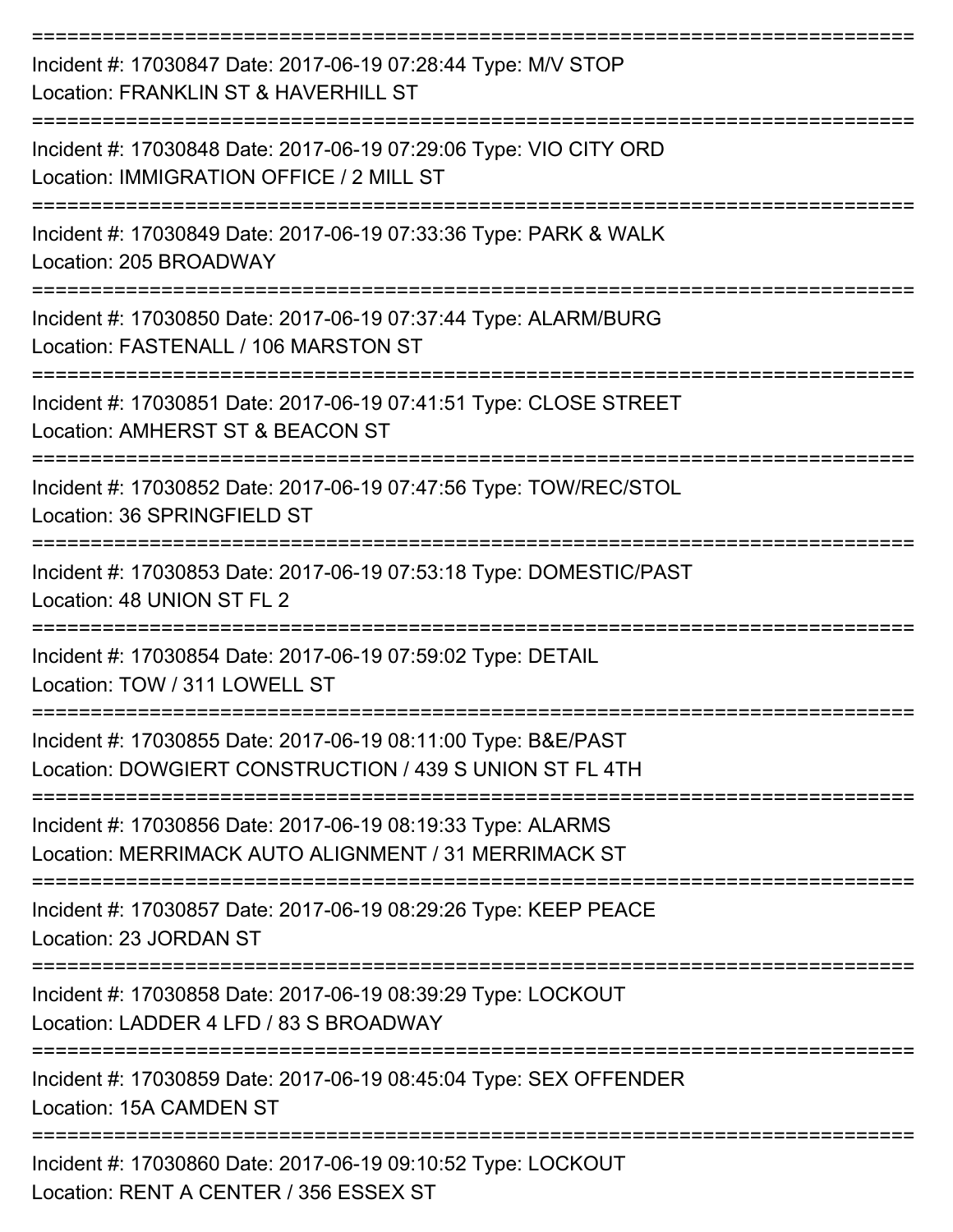| Incident #: 17030861 Date: 2017-06-19 09:14:14 Type: PARK & WALK<br>Location: BRADFORD ST & BROADWAY                                                             |
|------------------------------------------------------------------------------------------------------------------------------------------------------------------|
| :=======================<br>Incident #: 17030862 Date: 2017-06-19 09:16:40 Type: ALARM/HOLD<br>Location: 334 LOWELL ST                                           |
| Incident #: 17030863 Date: 2017-06-19 09:23:15 Type: SUICIDE ATTEMPT<br>Location: 21 SAXONIA AV                                                                  |
| :===============================<br>Incident #: 17030864 Date: 2017-06-19 09:24:42 Type: M/V STOP<br>Location: S BROADWAY & WEARE ST<br>:======================= |
| Incident #: 17030865 Date: 2017-06-19 09:29:15 Type: M/V STOP<br>Location: 428 S BROADWAY                                                                        |
| Incident #: 17030866 Date: 2017-06-19 09:33:44 Type: AUTO ACC/UNK PI<br>Location: COMMON ST & JACKSON ST                                                         |
| :======================<br>Incident #: 17030867 Date: 2017-06-19 09:43:48 Type: M/V STOP<br>Location: 165 LAWRENCE ST                                            |
| Incident #: 17030868 Date: 2017-06-19 09:45:33 Type: M/V STOP<br>Location: BROADWAY & LOWELL ST                                                                  |
| Incident #: 17030869 Date: 2017-06-19 09:45:41 Type: M/V STOP<br>Location: S UNION ST & SALEM ST                                                                 |
| Incident #: 17030870 Date: 2017-06-19 09:46:55 Type: M/V STOP<br>Location: S UNION ST & SALEM ST                                                                 |
| Incident #: 17030871 Date: 2017-06-19 09:48:19 Type: M/V STOP<br>Location: BROADWAY & LOWELL ST                                                                  |
| Incident #: 17030872 Date: 2017-06-19 09:49:59 Type: FRAUD<br>Location: 90 LOWELL ST                                                                             |
| Incident #: 17030873 Date: 2017-06-19 09:50:06 Type: M/V STOP<br>Location: BROADWAY & LOWELL ST                                                                  |
| Incident #: 17030874 Date: 2017-06-19 10:05:40 Type: TENANT PROB<br>Location: 100 HAWTHORNE WAY                                                                  |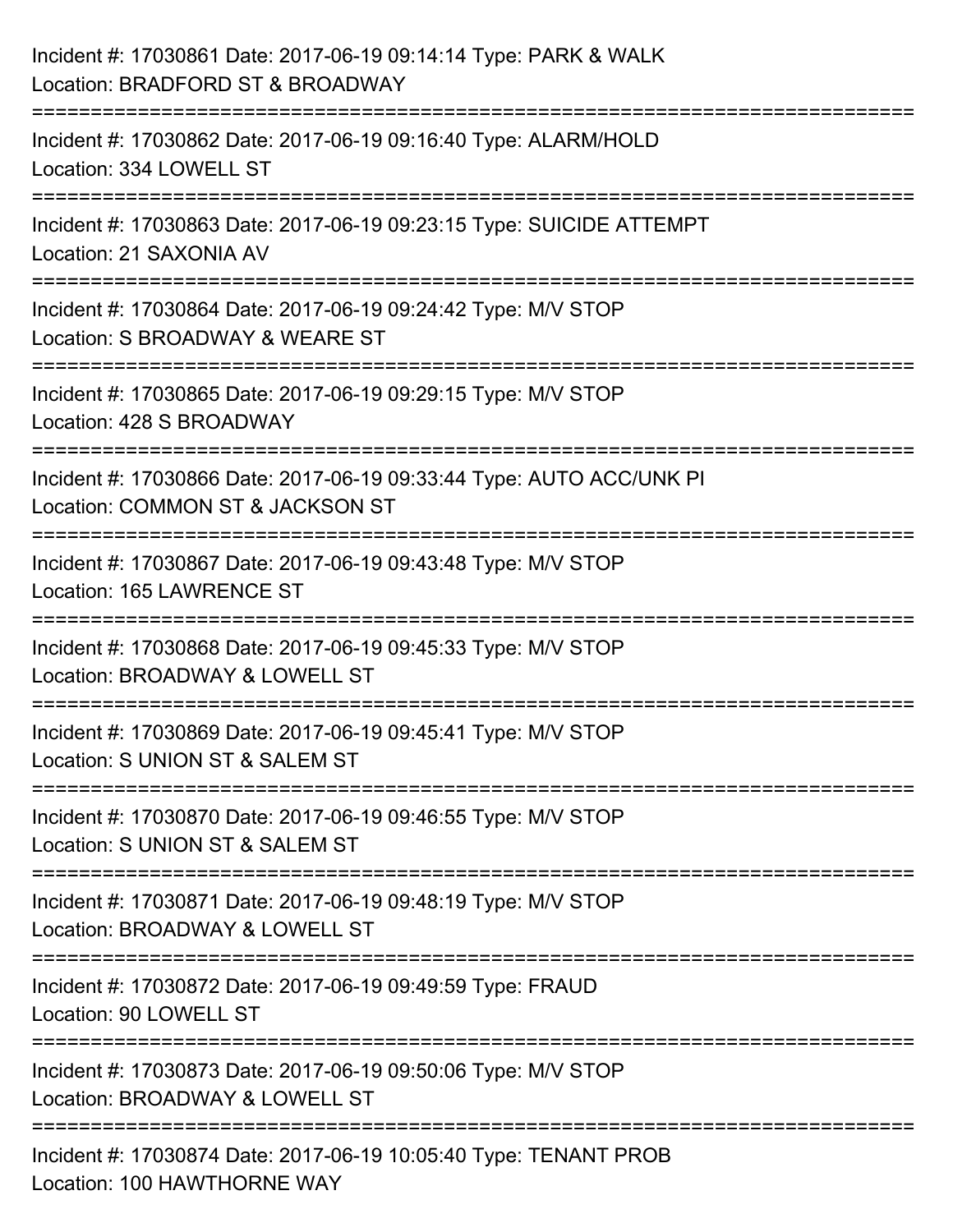| Incident #: 17030875 Date: 2017-06-19 10:07:03 Type: MAL DAMAGE<br>Location: 7 E HAVERHILL ST                                       |
|-------------------------------------------------------------------------------------------------------------------------------------|
| Incident #: 17030876 Date: 2017-06-19 10:10:03 Type: E911 HANGUP<br>Location: 8 GARFIELD ST                                         |
| Incident #: 17030877 Date: 2017-06-19 10:14:58 Type: HIT & RUN M/V<br>Location: LAWRENCE ST & LEXINGTON ST<br>===================== |
| Incident #: 17030878 Date: 2017-06-19 10:29:29 Type: MISSING PERS<br>Location: 182 SARATOGA ST                                      |
| Incident #: 17030879 Date: 2017-06-19 10:34:07 Type: M/V STOP<br>Location: BROADWAY & HAVERHILL ST                                  |
| Incident #: 17030880 Date: 2017-06-19 10:48:43 Type: COURT DOC SERVE<br>Location: 77 EXETER ST                                      |
| Incident #: 17030881 Date: 2017-06-19 10:54:13 Type: M/V STOP<br>Location: 10 BROADWAY                                              |
| Incident #: 17030882 Date: 2017-06-19 11:08:47 Type: TOW OF M/V<br>Location: METHUEN ST & MILL ST                                   |
| Incident #: 17030883 Date: 2017-06-19 11:22:23 Type: DISTURBANCE<br>Location: HIGGINS STATE POOL / 180 CRAWFORD ST                  |
| Incident #: 17030884 Date: 2017-06-19 11:39:53 Type: 209A/SERVE<br>Location: 80 BAILEY ST                                           |
| Incident #: 17030885 Date: 2017-06-19 11:40:03 Type: LIC PLATE STO<br>Location: 1 SALEM ST                                          |
| Incident #: 17030886 Date: 2017-06-19 11:51:04 Type: SEIZED PROP<br>Location: 90 LOWELL ST                                          |
| Incident #: 17030887 Date: 2017-06-19 12:14:54 Type: M/V STOP<br>Location: BROADWAY & DAISY ST                                      |
| Incident #: 17030888 Date: 2017-06-19 12:16:12 Type: AUTO ACC/NO PI<br>Location: S BROADWAY & @CUMBERLAND FARMS                     |

===========================================================================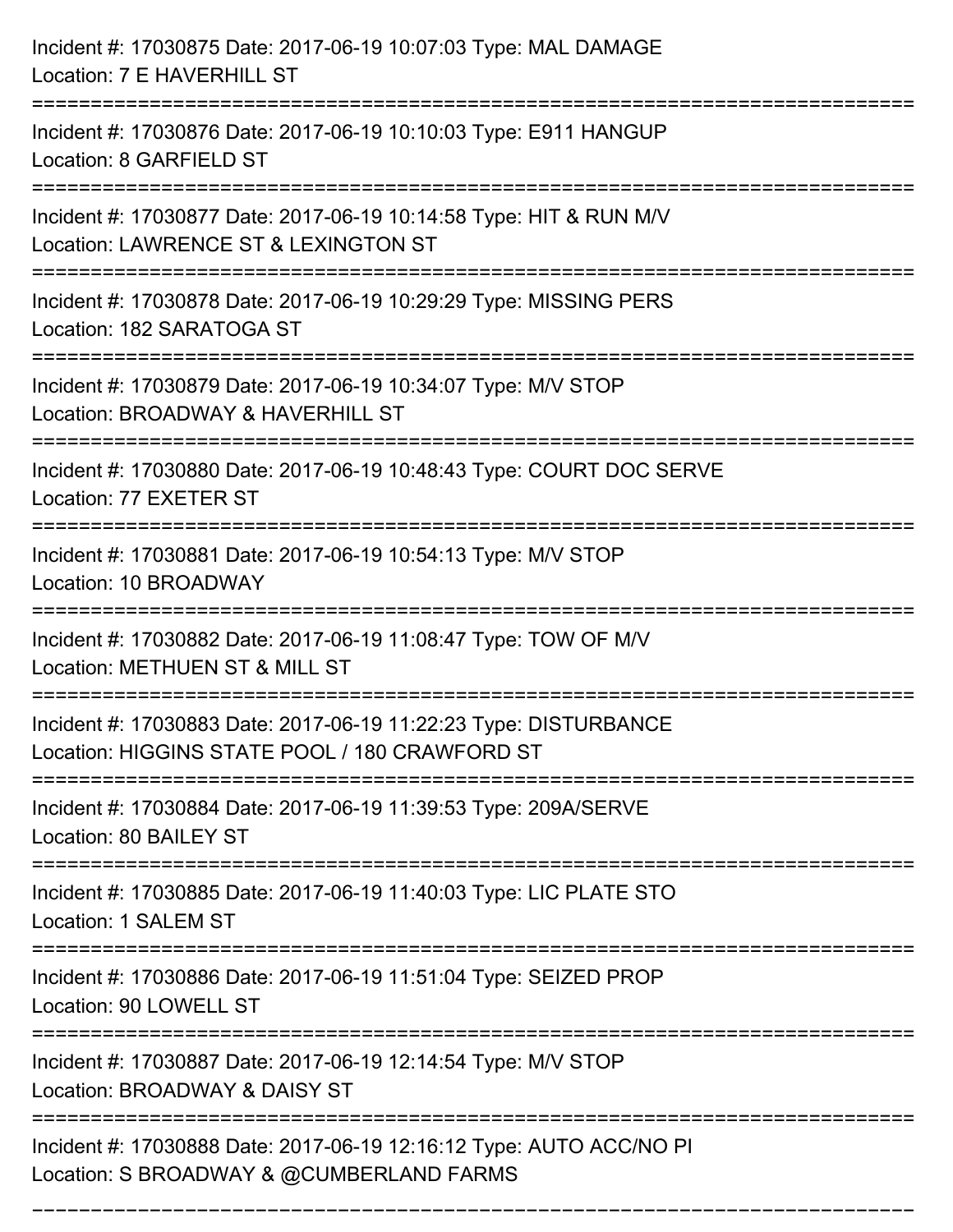| Incident #: 17030889 Date: 2017-06-19 12:26:01 Type: SUS PERS/MV<br>Location: 22 HUDSON AV           |
|------------------------------------------------------------------------------------------------------|
| Incident #: 17030891 Date: 2017-06-19 12:32:23 Type: MAN DOWN<br>Location: 276 S BROADWAY            |
| Incident #: 17030890 Date: 2017-06-19 12:32:58 Type: PARK & WALK<br>Location: BRADFORD ST & BROADWAY |
| Incident #: 17030892 Date: 2017-06-19 12:37:29 Type: ALARM/BURG<br>Location: 49 WEST ST              |
| Incident #: 17030893 Date: 2017-06-19 12:41:37 Type: COURT DOC SERVE<br>Location: 2 EAST ST          |
| Incident #: 17030894 Date: 2017-06-19 12:44:46 Type: LARCENY/PROG<br>Location: 205 BROADWAY          |
| Incident #: 17030895 Date: 2017-06-19 12:52:28 Type: INVESTIGATION<br>Location: JACKSON & SWAN       |
| Incident #: 17030896 Date: 2017-06-19 13:17:51 Type: ALARM/BURG<br>Location: 105 MARGIN ST           |
| Incident #: 17030897 Date: 2017-06-19 13:18:47 Type: MEDIC SUPPORT<br>Location: 28 SUMMER ST         |
| Incident #: 17030898 Date: 2017-06-19 13:23:47 Type: TOW OF M/V<br>Location: 202 EXCHANGE ST         |
| Incident #: 17030899 Date: 2017-06-19 13:23:49 Type: FRAUD<br>Location: 90 LOWELL ST                 |
| Incident #: 17030900 Date: 2017-06-19 13:27:15 Type: A&B PAST<br>Location: 105 HAWTHORNE WAY         |
| Incident #: 17030901 Date: 2017-06-19 13:45:58 Type: DRUG VIO<br>Location: 38 FOSTER ST              |
| Incident #: 17030902 Date: 2017-06-19 13:47:34 Type: DISABLED MV<br>Location: ANDOVER ST & BEACON AV |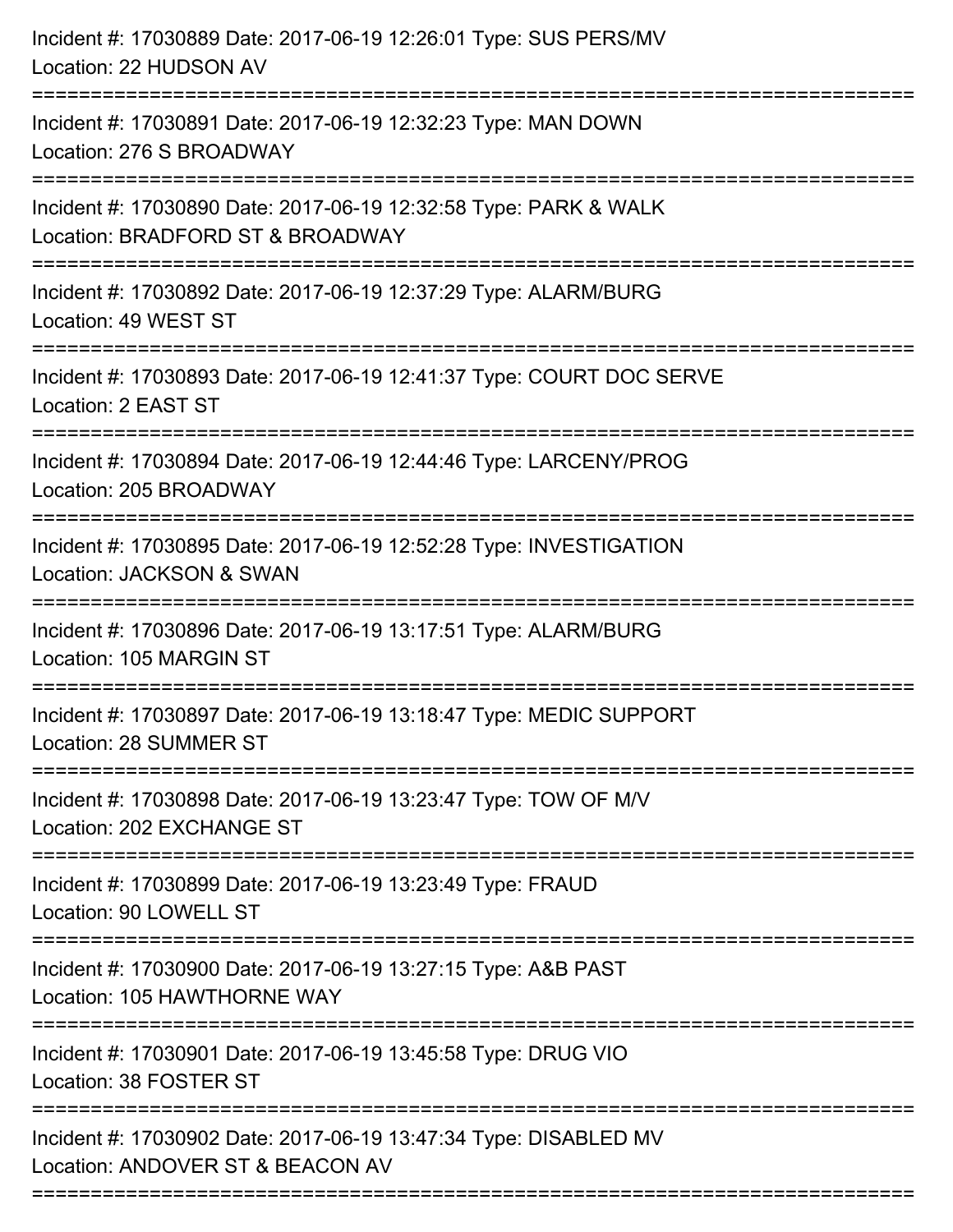Location: 90 LOWELL ST

| Incident #: 17030904 Date: 2017-06-19 13:57:06 Type: SEIZED PROP<br>Location: 6 DIAMOND ST #22             |
|------------------------------------------------------------------------------------------------------------|
| Incident #: 17030905 Date: 2017-06-19 14:05:14 Type: DISTURBANCE<br>Location: 191 NEWBURY ST               |
| Incident #: 17030906 Date: 2017-06-19 14:08:45 Type: GENERAL SERV<br><b>Location: 75 MANCHESTER ST</b>     |
| Incident #: 17030907 Date: 2017-06-19 14:18:10 Type: NOTIFICATION<br>Location: 15 CONGRESS ST              |
| Incident #: 17030908 Date: 2017-06-19 14:28:34 Type: INVESTIGATION<br><b>Location: 9 EASTON ST</b>         |
| Incident #: 17030909 Date: 2017-06-19 14:34:18 Type: KEEP PEACE<br>Location: 248 BROADWAY #407             |
| Incident #: 17030910 Date: 2017-06-19 15:14:36 Type: CK WELL BEING<br>Location: MCDONALDS / 50 BROADWAY    |
| Incident #: 17030911 Date: 2017-06-19 15:24:45 Type: SUS PERS/MV<br>Location: 6 GORHAM ST                  |
| Incident #: 17030912 Date: 2017-06-19 15:48:39 Type: HIT & RUN M/V<br>Location: 117 LOWELL ST              |
| Incident #: 17030913 Date: 2017-06-19 15:52:26 Type: MEDIC SUPPORT<br>Location: 26 HILLSIDE AV             |
| Incident #: 17030914 Date: 2017-06-19 15:52:28 Type: SUICIDE ATTEMPT<br>Location: 26 HILLSIDE AV FL 1STFL  |
| Incident #: 17030915 Date: 2017-06-19 15:55:53 Type: M/V STOP<br>Location: VALLEY FORUM / 654 S UNION ST   |
| Incident #: 17030916 Date: 2017-06-19 16:02:46 Type: NEIGHBOR PROB<br>Location: 105 HAWTHORNE WAY #APT2110 |
|                                                                                                            |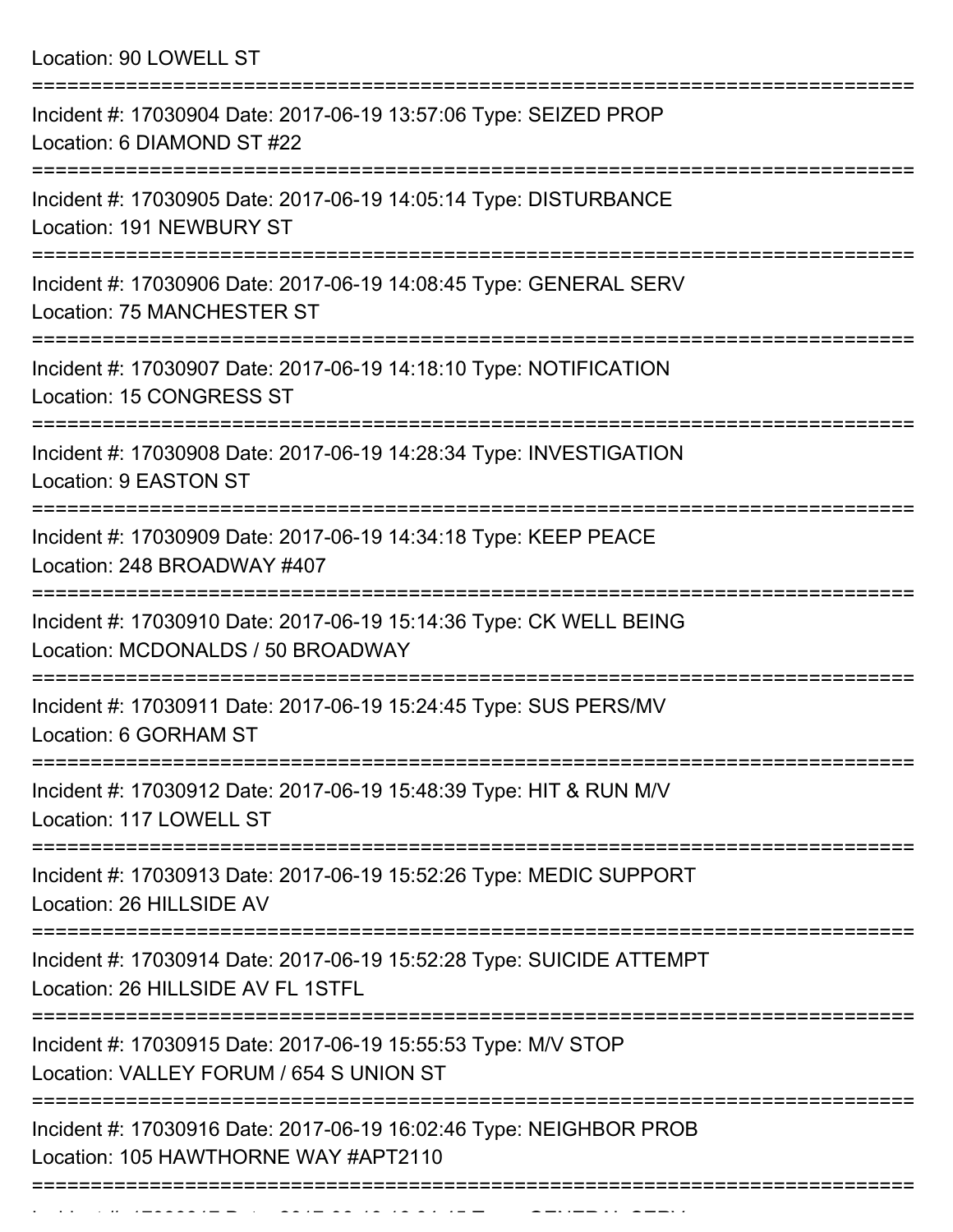Location: 92 EXCHANGE ST

| Incident #: 17030918 Date: 2017-06-19 16:06:51 Type: TOW/REPOSSED<br>Location: 16 KEMPTON CT                          |
|-----------------------------------------------------------------------------------------------------------------------|
| Incident #: 17030919 Date: 2017-06-19 16:31:39 Type: CK WELL BEING<br>Location: 233 HAVERHILL ST                      |
| Incident #: 17030920 Date: 2017-06-19 16:33:35 Type: ALARM/BURG<br>Location: 434 PROSPECT ST                          |
| Incident #: 17030921 Date: 2017-06-19 16:39:23 Type: MEDIC SUPPORT<br>Location: 92 GREENWOOD ST                       |
| Incident #: 17030923 Date: 2017-06-19 16:50:42 Type: GUN CALL<br>Location: ESSEX ST & MARGIN ST                       |
| Incident #: 17030922 Date: 2017-06-19 16:51:27 Type: SHOTS FIRED<br>Location: S BROADWAY & SYLVESTER ST               |
| Incident #: 17030924 Date: 2017-06-19 16:58:41 Type: TRESPASSING<br>Location: HIGGINS STATE POOL / 180 CRAWFORD ST    |
| Incident #: 17030925 Date: 2017-06-19 16:59:21 Type: TRESPASSING<br>Location: GEISLER STATE POOL / 50 HIGH ST         |
| Incident #: 17030926 Date: 2017-06-19 17:05:20 Type: MAL DAMAGE<br>Location: WALK IN WALK IN / ESSEX ST & LAWRENCE ST |
| Incident #: 17030927 Date: 2017-06-19 17:18:30 Type: M/V STOP<br>Location: ANDOVER ST & OSGOOD ST                     |
| Incident #: 17030928 Date: 2017-06-19 17:21:55 Type: M/V STOP<br>Location: S UNION ST & SALEM ST                      |
| Incident #: 17030929 Date: 2017-06-19 17:25:26 Type: GENERAL SERV<br>Location: 153 ANDOVER ST FL 2                    |
| Incident #: 17030930 Date: 2017-06-19 17:36:11 Type: LARCENY/PAST<br>Location: 56 FERRY ST                            |
|                                                                                                                       |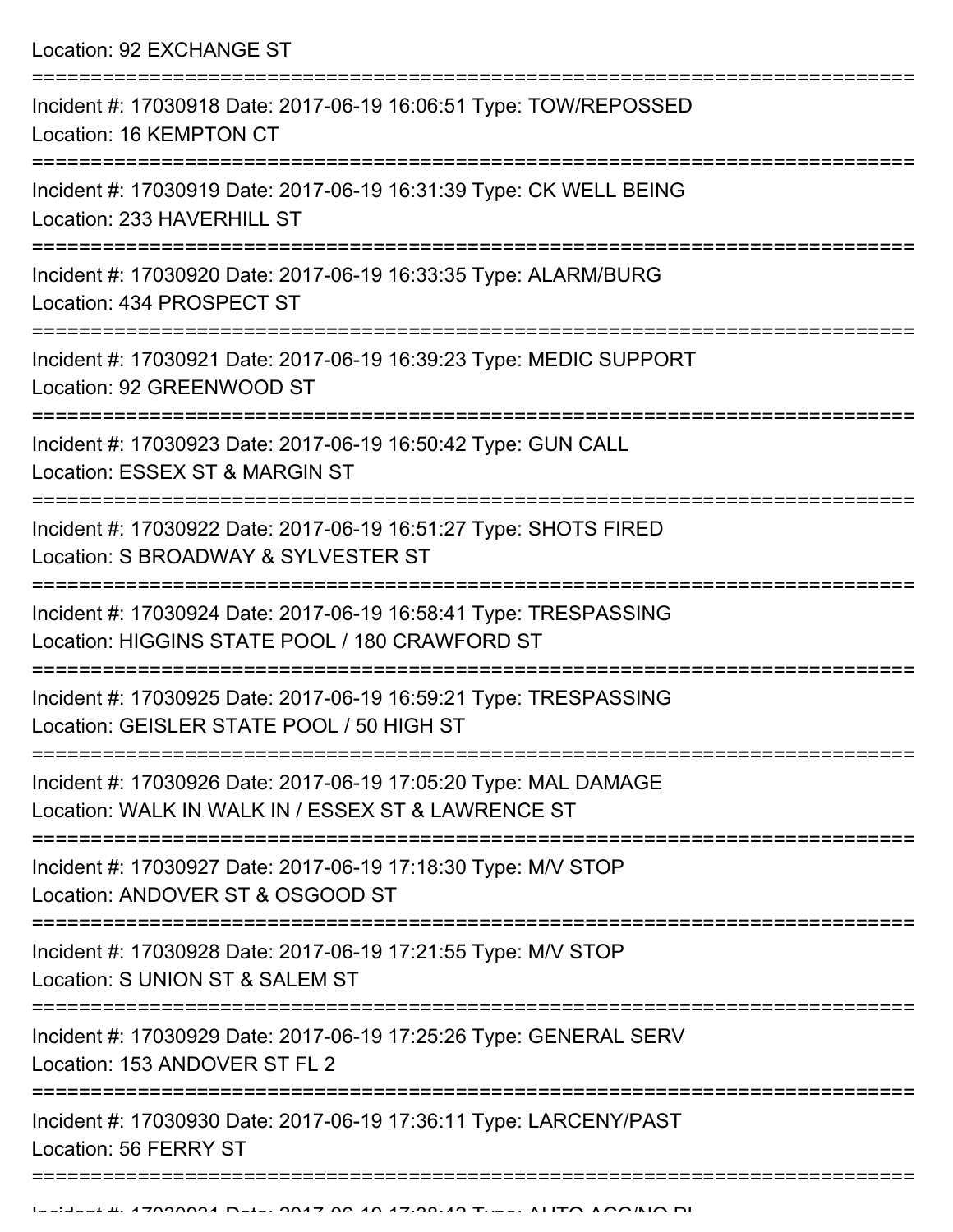| Location: 87 WALNUT ST                                                                                                       |
|------------------------------------------------------------------------------------------------------------------------------|
| Incident #: 17030932 Date: 2017-06-19 17:42:26 Type: A&B D/W/ PROG<br>Location: 48 UNION ST FL 2                             |
| Incident #: 17030934 Date: 2017-06-19 18:00:55 Type: INVEST CONT<br>Location: 8 ALBION ST                                    |
| Incident #: 17030933 Date: 2017-06-19 18:02:34 Type: DISTURBANCE<br><b>Location: AMES ST</b>                                 |
| Incident #: 17030935 Date: 2017-06-19 18:09:09 Type: ALARM/BURG<br>Location: HAFFNER'S CORPORATE OFFICE / 2 INTERNATIONAL WY |
| Incident #: 17030936 Date: 2017-06-19 18:12:37 Type: LOST PROPERTY<br>Location: 22 MAPLE ST                                  |
| Incident #: 17030937 Date: 2017-06-19 18:14:46 Type: DISTURBANCE<br>Location: 68 DORCHESTER ST                               |
| Incident #: 17030938 Date: 2017-06-19 18:17:40 Type: MEDIC SUPPORT<br>Location: 200 COMMON ST                                |
| Incident #: 17030939 Date: 2017-06-19 18:19:43 Type: M/V STOP<br>Location: BAILEY ST & BLANCHARD ST                          |
| Incident #: 17030940 Date: 2017-06-19 18:23:11 Type: LARCENY/PAST<br>Location: LAWRENCE ST & PARK ST                         |
| Incident #: 17030941 Date: 2017-06-19 18:39:06 Type: NOISE ORD<br>Location: 4 INMAN ST                                       |
| Incident #: 17030942 Date: 2017-06-19 18:42:19 Type: NOISE ORD<br>Location: 311 WATER ST                                     |
| Incident #: 17030943 Date: 2017-06-19 18:51:58 Type: LARCENY/PAST<br>Location: WALK IN / 56 FERRY ST                         |
| Incident #: 17030944 Date: 2017-06-19 18:56:29 Type: MEDIC SUPPORT<br>Location: 8 S BROADWAY                                 |
|                                                                                                                              |

Incident #: 17030946 Date: 2017-06-19 19:09:07 Type: MV/BLOCKING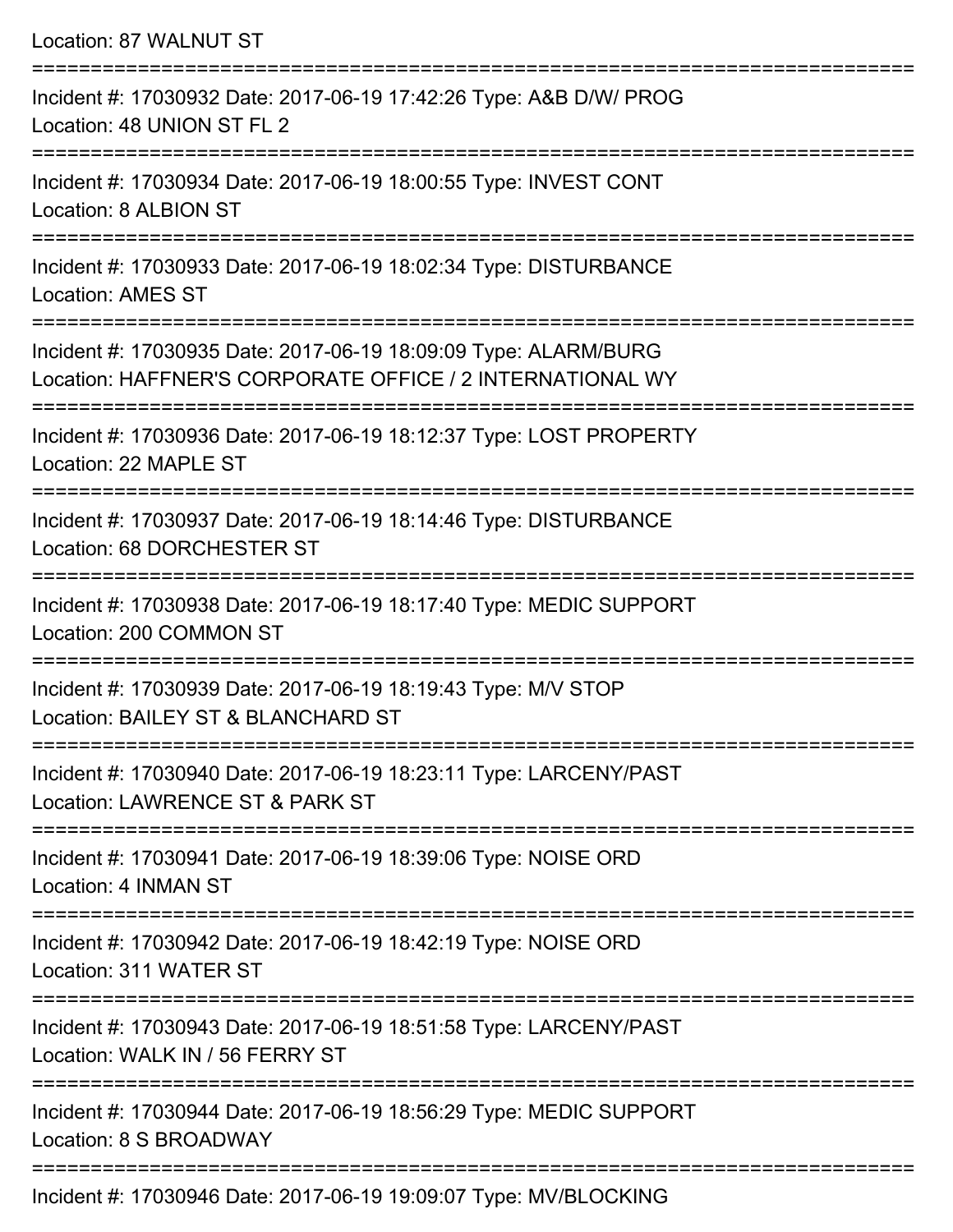| Incident #: 17030945 Date: 2017-06-19 19:10:57 Type: DOMESTIC/PROG<br>Location: 210 MERRIMACK ST #402 FL 4                            |
|---------------------------------------------------------------------------------------------------------------------------------------|
| :=======================<br>Incident #: 17030947 Date: 2017-06-19 19:23:02 Type: ALARM/BURG<br>Location: 231 BROADWAY                 |
| Incident #: 17030948 Date: 2017-06-19 19:28:52 Type: SUS PERS/MV<br>Location: 2 ELLIS ST                                              |
| Incident #: 17030949 Date: 2017-06-19 19:31:40 Type: MEDIC SUPPORT<br>Location: MCDONALDS / BROADWAY<br>. _ _ _ _ _ _ _ _ _ _ _ _ _ _ |
| Incident #: 17030950 Date: 2017-06-19 19:37:08 Type: UNWANTEDGUEST<br><b>Location: 190 LAWRENCE ST</b>                                |
| Incident #: 17030952 Date: 2017-06-19 19:38:54 Type: MEDIC SUPPORT<br>Location: 72 JACKSON ST                                         |
| Incident #: 17030951 Date: 2017-06-19 19:39:21 Type: UNKNOWN PROB<br>Location: HAVERHILL ST & UNION ST                                |
| Incident #: 17030953 Date: 2017-06-19 19:45:46 Type: ALARM/BURG<br>Location: 468 ESSEX ST                                             |
| Incident #: 17030954 Date: 2017-06-19 19:57:50 Type: NOISE ORD<br>Location: 4 INMAN ST                                                |
| Incident #: 17030955 Date: 2017-06-19 19:59:37 Type: MEDIC SUPPORT<br>Location: 243 S BROADWAY #104                                   |
| Incident #: 17030957 Date: 2017-06-19 20:02:55 Type: DISTURBANCE<br>Location: CHICKERING ST & PILGRIM RD                              |
| Incident #: 17030956 Date: 2017-06-19 20:03:21 Type: SUS PERS/MV<br>Location: BEVEL ST & HAMPTON ST                                   |
| Incident #: 17030958 Date: 2017-06-19 20:18:34 Type: B&E/PAST<br>Location: 570 S UNION ST #6                                          |
| Incident #: 17030959 Date: 2017-06-19 20:26:42 Type: SUS PERS/MV                                                                      |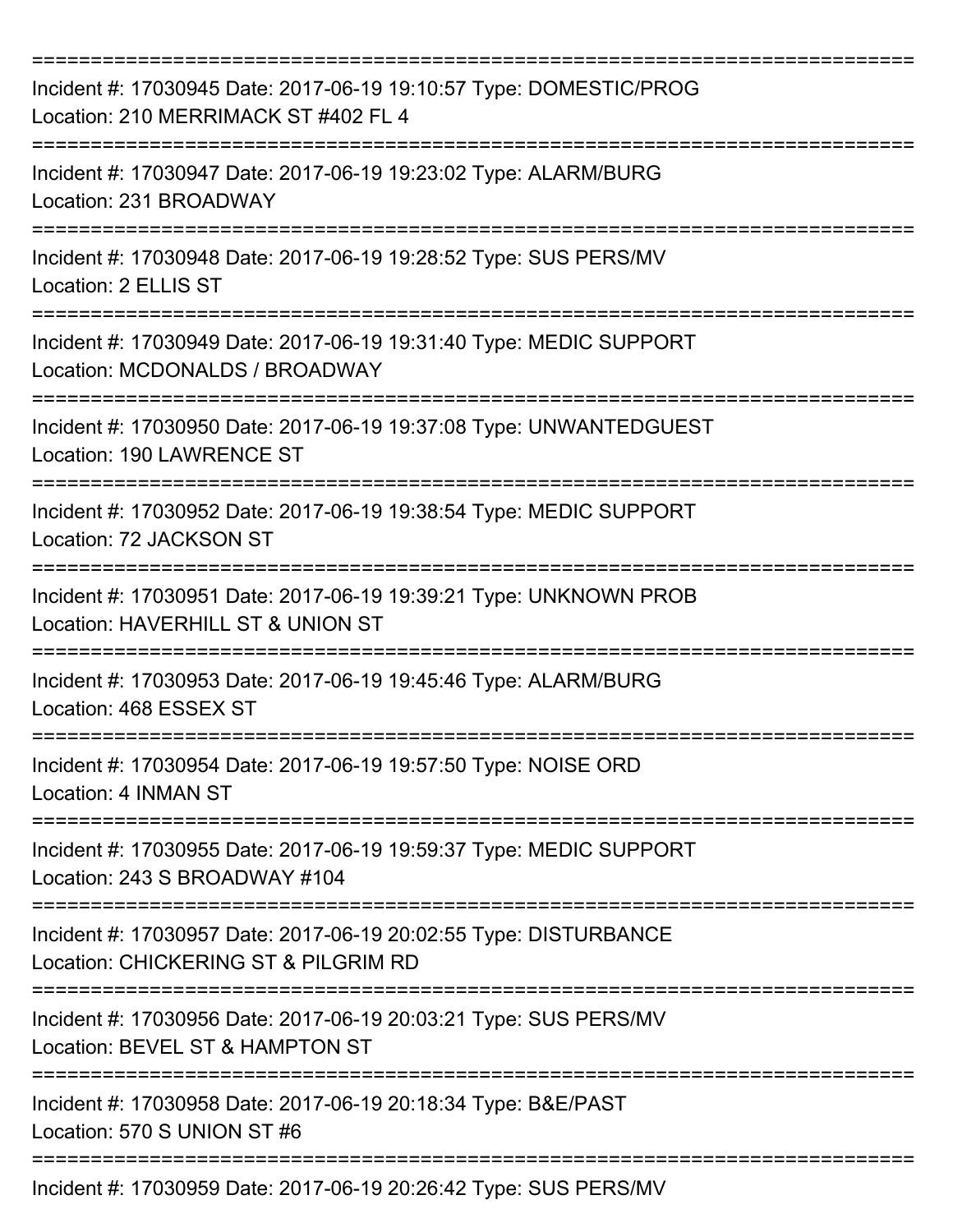| Incident #: 17030960 Date: 2017-06-19 20:54:40 Type: 911 HANG UP<br>Location: 155 HAVERHILL ST           |
|----------------------------------------------------------------------------------------------------------|
| Incident #: 17030961 Date: 2017-06-19 20:56:36 Type: RECOV/STOL/MV<br>Location: 24 PLEASANT ST           |
| Incident #: 17030962 Date: 2017-06-19 21:02:55 Type: NOISE ORD<br>Location: HAVERHILL ST & MIDDLEBURY ST |
| Incident #: 17030963 Date: 2017-06-19 21:24:12 Type: MEDIC SUPPORT<br>Location: 621 COMMON ST            |
| Incident #: 17030964 Date: 2017-06-19 21:28:08 Type: MEDIC SUPPORT<br>Location: 141 AMESBURY ST #401     |
| Incident #: 17030965 Date: 2017-06-19 21:57:19 Type: DOMESTIC/PROG<br>Location: 71 BERKELEY ST FL 1      |
| Incident #: 17030966 Date: 2017-06-19 22:49:20 Type: M/V STOP<br>Location: BROADWAY & CROSS ST           |
| Incident #: 17030967 Date: 2017-06-19 23:07:06 Type: M/V STOP<br>Location: CANAL ST & UNION ST           |
| Incident #: 17030968 Date: 2017-06-19 23:07:56 Type: M/V STOP<br>Location: PARK ST & WALNUT ST           |
| Incident #: 17030969 Date: 2017-06-19 23:09:06 Type: M/V STOP<br>Location: PARK ST & WALNUT ST           |
| Incident #: 17030970 Date: 2017-06-19 23:15:21 Type: M/V STOP<br>Location: JACKSON ST & KNOX ST          |
| Incident #: 17030971 Date: 2017-06-19 23:15:49 Type: M/V STOP<br>Location: 1 CANAL ST                    |
| Incident #: 17030972 Date: 2017-06-19 23:17:52 Type: M/V STOP<br>Location: ALLSTON ST & HIGH ST          |
| Incident #: 17030973 Date: 2017-06-19 23:21:28 Type: M/V STOP                                            |